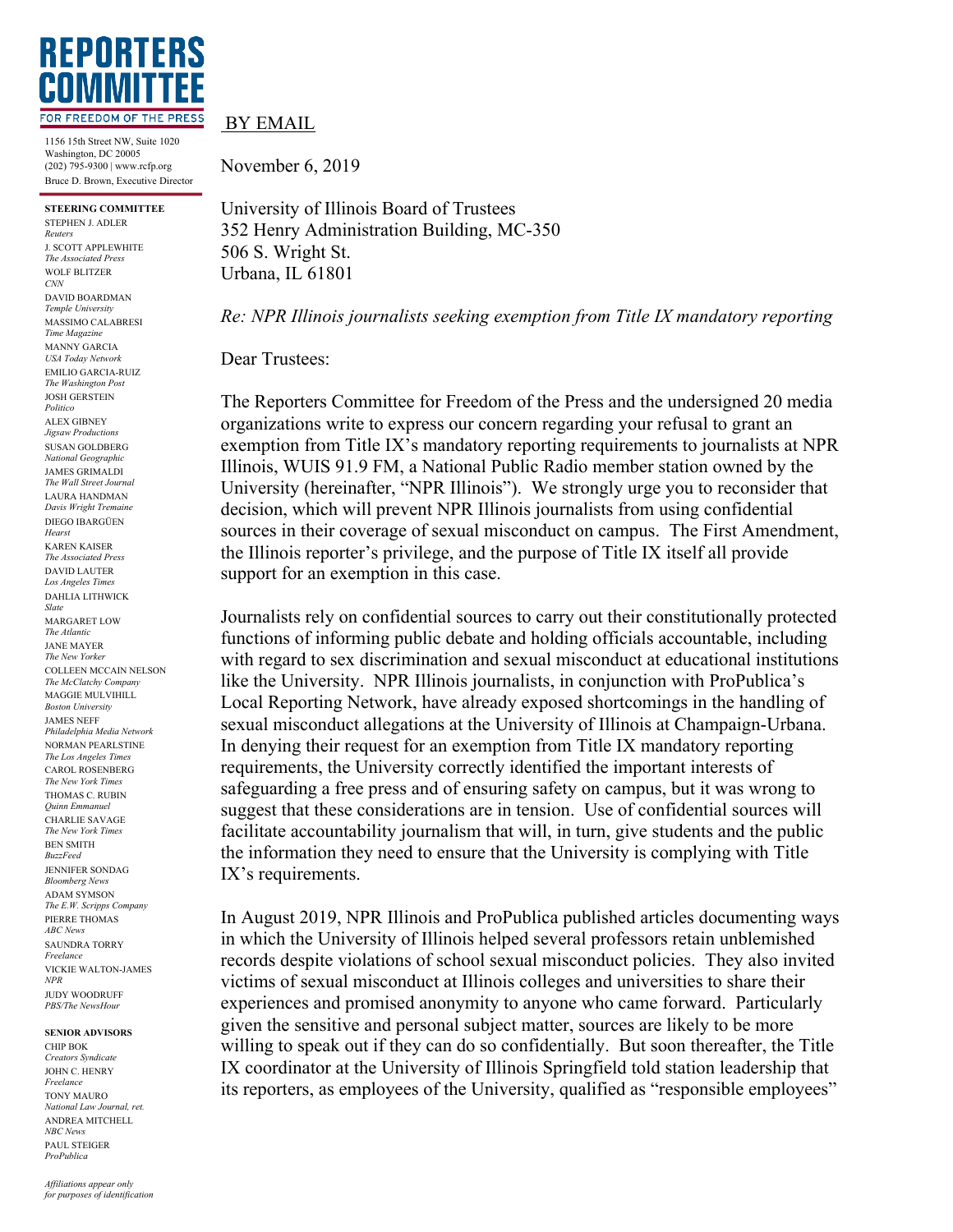for Title IX purposes, which requires them to report alleged sexual misconduct to the Title IX office. Such mandatory reporting to the University would require journalists to reveal the identities of their sources to the school, preventing them from promising confidentiality. And without the use of confidential sources, those journalists might not be able to continue their investigative reporting on campus sexual misconduct. NPR Illinois requested an exemption from the Title IX policy; that request was rejected. In an email, Executive Director of University Ethics and Compliance Donna McNeely wrote that, although the University recognizes the importance of "journalistic integrity" and "freedom of the press," requiring journalists to reveal their sources to the University would "appropriately support the interests of campus safety and advance the principles underlying existing mandatory reporting requirements." But by chilling media coverage of sexual misconduct on campus, this decision undermines both freedom of the press and campus safety.

A free press is essential to a free society. The First Amendment's guarantee of a free and unfettered press reflects the principle that for a democracy to function, citizens must know what their representatives and institutions are doing on their behalf. As the U.S. Supreme Court has observed, "[a]n informed public is the most potent of all restraints upon misgovernment." *Grosjean v. Am. Press Co.*, 297 U.S. 233, 250 (1936). The University's mandatory reporting requirement interferes with newsgathering and prevents journalists from providing members of the public with the information they need to hold powerful public institutions and officials accountable.

Illinois public policy, as reflected in its reporter's privilege statute, further underscores the paramount importance of protecting journalists' confidential sources from compelled disclosure. *See* 735 Ill. Comp. Stat. 5/8-901 to 8-909. The statute preserves the autonomy of the press by allowing reporters to promise confidentiality to their sources. *In re Arya*, 589 N.E.2d 832, 834 (Ill. App. Ct. 1992). Incorporating the free press guarantees of the First Amendment and of article I, section 4 of the Illinois Constitution, the law recognizes "that the compelled disclosure of a reporter's sources could compromise the news media's first amendment right to freely gather and disseminate information." *In re Special Grand Jury Investigation of Alleged Violation of Juvenile Court Act*, 472 N.E.2d 450, 454 (Ill. 1984); *accord People ex rel. Scott v. Silverstein*, 412 N.E.2d 692, 694–95 (Ill App. Ct. 1980), *rev'd on other grounds*, 429 N.E.2d 483 (1981) ("[T]his Act reflects a paramount public interest in maintenance of a vigorous, aggressive and independent press capable of participating in robust, unfettered debate over controversial matters, an interest which has always been a principal concern of the First Amendment.") (internal citations and quotation marks omitted). The University should implement its Title IX program consistently with the clear public policy of the State of Illinois that journalists' confidential sources must be protected.

Title IX gives the University leeway to issue an exemption in this case. Federal law grants universities some discretion to determine who qualifies as a responsible employee. 34 C.F.R. § 106.8. The University has already granted a discretionary exemption to confidential counselors. According to guidance from the Department of Education, "responsible employees" include "any employee [1] who has the authority to take action to redress the harassment, [2] who has the duty to report to appropriate school officials sexual harassment or any other misconduct by students or employees, or [3] an individual who a student could reasonably believe has this authority or